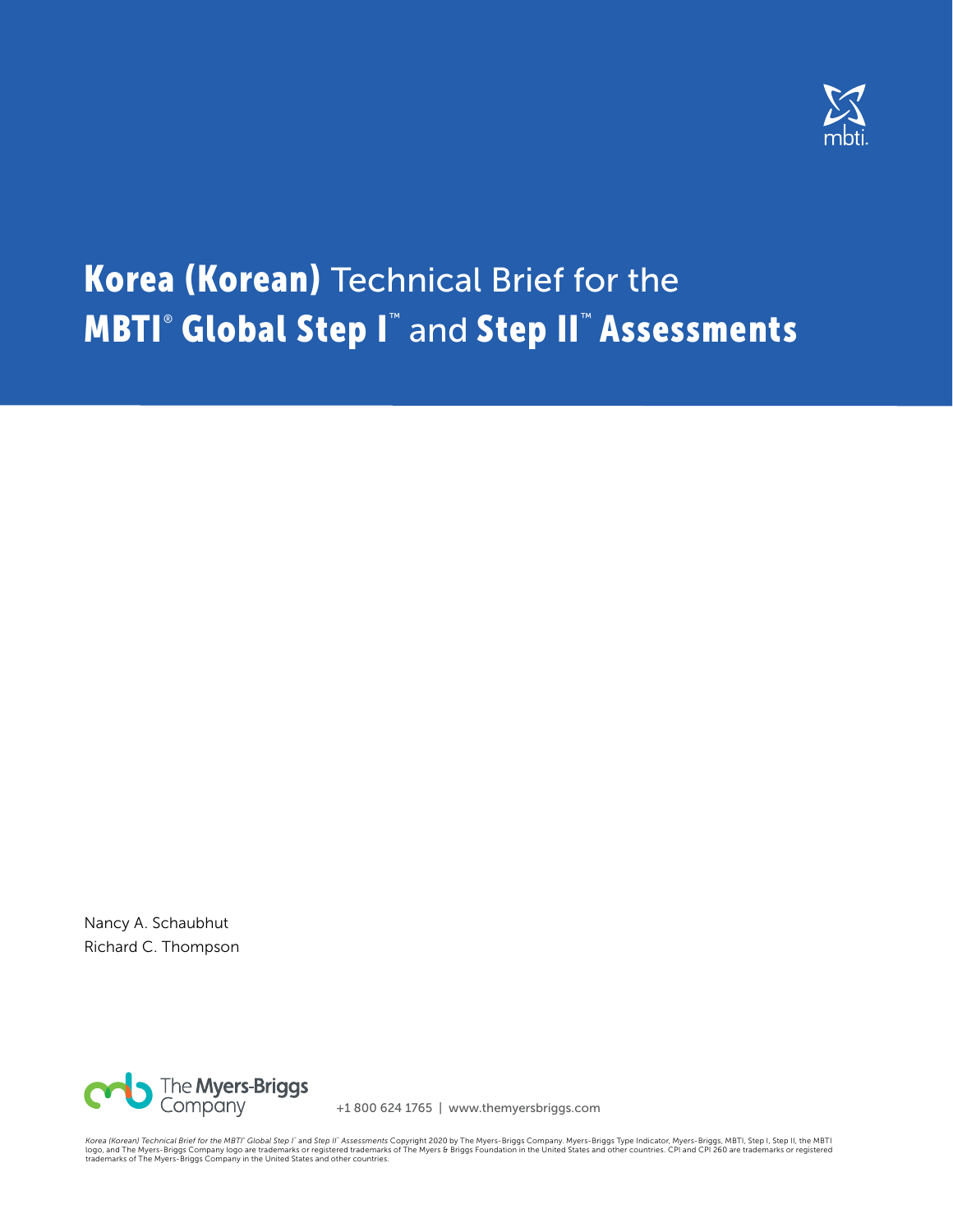## **Korea (Korean)** Technical Brief for the MBTI<sup>®</sup> Global Step I<sup>™</sup> and Step II™ Assessments

#### **CONTENTS**

| Introduction                                                                                    | 1              |
|-------------------------------------------------------------------------------------------------|----------------|
| The MBTI <sup>®</sup> Model                                                                     | $\overline{c}$ |
| <b>Description of the Korean Sample</b>                                                         | 2              |
| MBTI <sup>®</sup> Type and Preference Distributions                                             | $\overline{c}$ |
| <b>MBTI<sup>®</sup></b> Global Step I <sup>™</sup> Assessment Results<br>for the Korean Sample  | 2              |
| Relationships Between MBTI® Global Step I <sup>®</sup>                                          |                |
| and Form M Preference Pair Results                                                              | $\overline{c}$ |
| Global Step I" Preference Pair Intercorrelations                                                | 4              |
| Reliability of Global Step I" Results                                                           | 4              |
| Validity of Global Step I" Results: Factor Analysis                                             | 4              |
| <b>MBTI<sup>®</sup></b> Global Step II <sup>®</sup> Assessment Results<br>for the Korean Sample | 6              |
| Relationships Between MBTI® Global Step II®                                                     |                |
| and Form Q Facet Results                                                                        | 6              |
| Global Step II" Facet Intercorrelations                                                         | 6              |
| Reliability of Global Step II" Results                                                          | 6              |
| Validity of Global Step II" Results                                                             | 8              |
| Conclusion                                                                                      | 9              |
| <b>References</b>                                                                               | 9              |
|                                                                                                 |                |

#### INTRODUCTION

The *Myers-Briggs Type Indicator®* (MBTI® ) assessment is one of the most commonly used personality instruments in the world. Because administration of the assessment outside the United States is growing rapidly, new translations are continually being developed for use in specific regions. This technical brief summarizes the measurement properties of translations of the MBTI Global Step I™ and Step II™ assessments developed for areas where Korean is read and understood. To that end, it reports on type and preference distributions in a sample of people in South Korea who completed the global research version (GRV) of the MBTI assessment in Korean (i.e., the Korean sample) and explores similarities and differences between the Korean sample and the global sample. Additionally, this technical brief examines the reliability and validity of the Korean translations of the MBTI Global Step I and Step II assessments. For more information on the global sample and construction and translation of the global assessments see chapter 7 of the *MBTI® Manual for the Global Step I™ and Step II™ Assessments* (Myers, McCaulley, Quenk, & Hammer, 2018).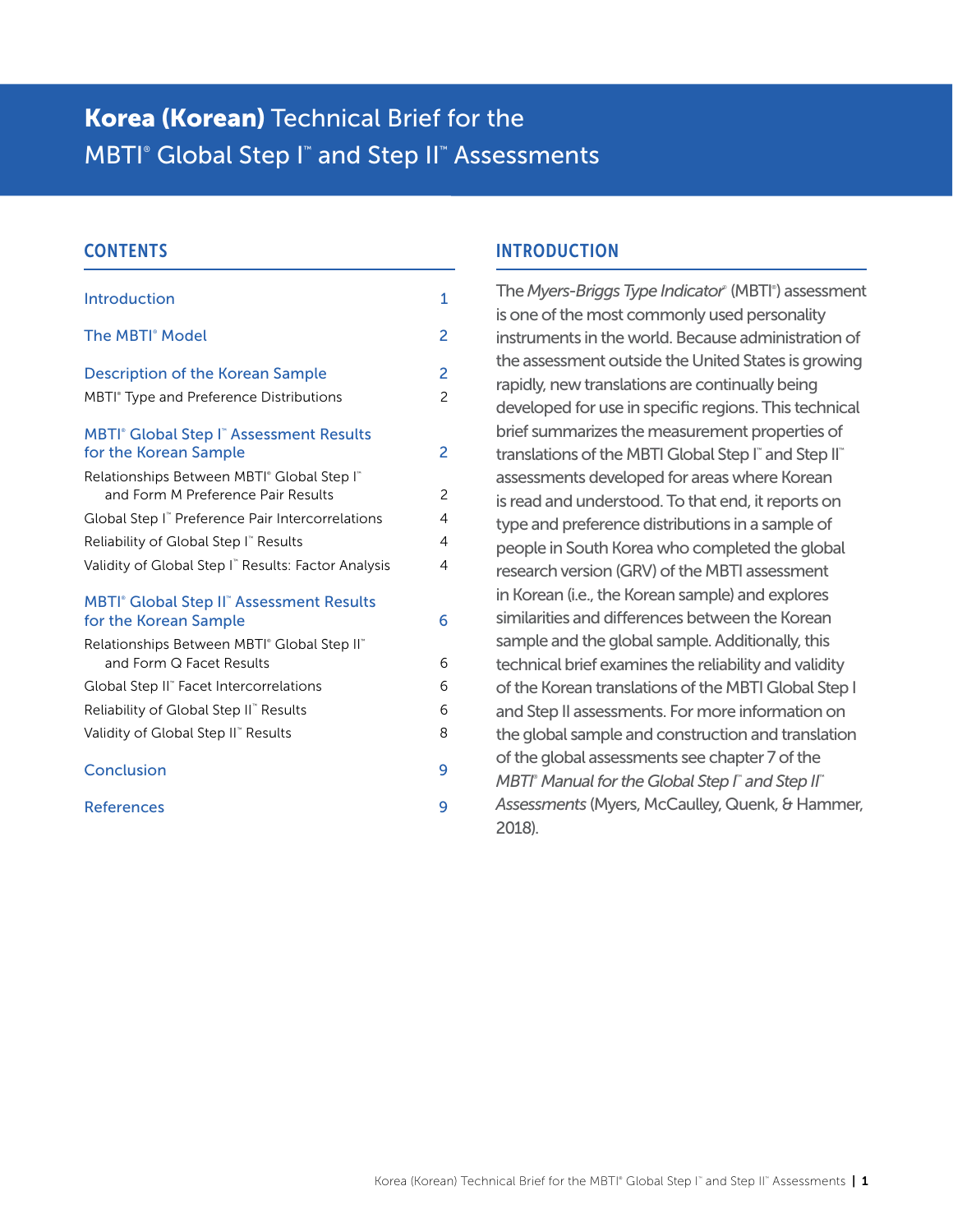## <span id="page-2-0"></span>THE MBTI® MODEL

The MBTI assessment measures a typology composed of four pairs of opposite preferences, or *preference pairs:* 

- Extraversion (E) or Introversion (I)—how individuals direct and receive energy
- Sensing (S) or Intuition (N)—how individuals take in information
- Thinking (T) or Feeling (F)—how individuals decide and come to conclusions
- Judging (J) or Perceiving (P)—how individuals approach the outside world

The MBTI assessment combines an individual's four preferences—one preference from each preference pair, denoted by its letter—to yield one of 16 possible personality types (e.g., ESTJ, INFP). Each type is equally valuable, and an individual inherently sorts into one of the 16 types. This model differentiates the MBTI assessment from most other personality instruments, which typically assess personality traits. Trait-based instruments measure how much of a certain trait a person possesses. Unlike the MBTI assessment, those instruments usually consider one end of a scale to signify positive characteristics and the other to signify negative characteristics.

#### DESCRIPTION OF THE KOREAN SAMPLE

Following the translation of the MBTI GRV into Korean, a sample of participants was obtained through the Korean distributor, Assesta. It is important to note that this Korean sample is not representative; rather, it is a sample of convenience. Therefore, no inferences should be drawn about the preferences or type distribution of the population that reads and understands Korean. The data reported in this technical brief should be used for psychometric information purposes only.

The Korean sample is composed of 3,998 individuals who each completed the MBTI GRV in Korean. The MBTI GRV comprises 230 MBTI items, including items from the commercial forms of the MBTI assessment—Form M and Form Q, and European Step I and Step II assessments that were current at the time the GRV was developed. The Global Step I and Step II assessments contain a subset of the 230 items used on the GRV form.

Table 1 provides demographic data. Of the Korean sample, 55% are women and 45% are men. Respondents' ages range from 13 to 78 years (mean = 33.2; standard deviation = 12.2). All of the respondents in the sample live in South Korea.

#### Table 1 | Demographic summary: Korean sample

| <b>Demographic</b>          | Sample % |
|-----------------------------|----------|
| Age                         |          |
| Mean age: 33 years          |          |
| Gender                      |          |
| Female                      | 55       |
| Male                        | 45       |
| <b>Country of residence</b> |          |
| South Korea                 | 100      |

*Note: N* = 3,998.

#### **MBTI<sup>®</sup> Type and Preference Distributions**

Table 2 is the MBTI type table for the Korean sample. As shown in the table, the most frequently occurring types for this sample are ISTJ (12.4%) and ENFP (10.5%). The least common types are INFJ (2.0%), ENTJ (2.5%), and INTJ (2.5%).

Table 3 shows the number and percentage of participants in the Korean sample with each preference. Also included for reference are the number and percentage of participants in the global sample who have each preference.

## MBTI® GLOBAL STEP I™ ASSESSMENT RESULTS FOR THE KOREAN SAMPLE

The Global Step I assessment contains 92 items used to help determine individuals' personality type. It replaces the Form M assessment and the European Step I assessment and was the outcome of the GRV research.

## Relationships Between MBTI<sup>®</sup> Global Step I<sup>™</sup> and Form M Preference Pair Results

Correlations between MBTI Global Step I and Form M preference pair results for the Korean sample are shown in table 4. The agreement rate is high (above 90%) for each preference pair between the Global Step I and Form M scale. The overall agreement rate for whole types between the Global Step I and Form M assessments is 77%, higher than the 60% agreement rate between Form G and Form M reported in the 1998 *MBTI*® *Manual* (Myers, McCaulley, Quenk, & Hammer).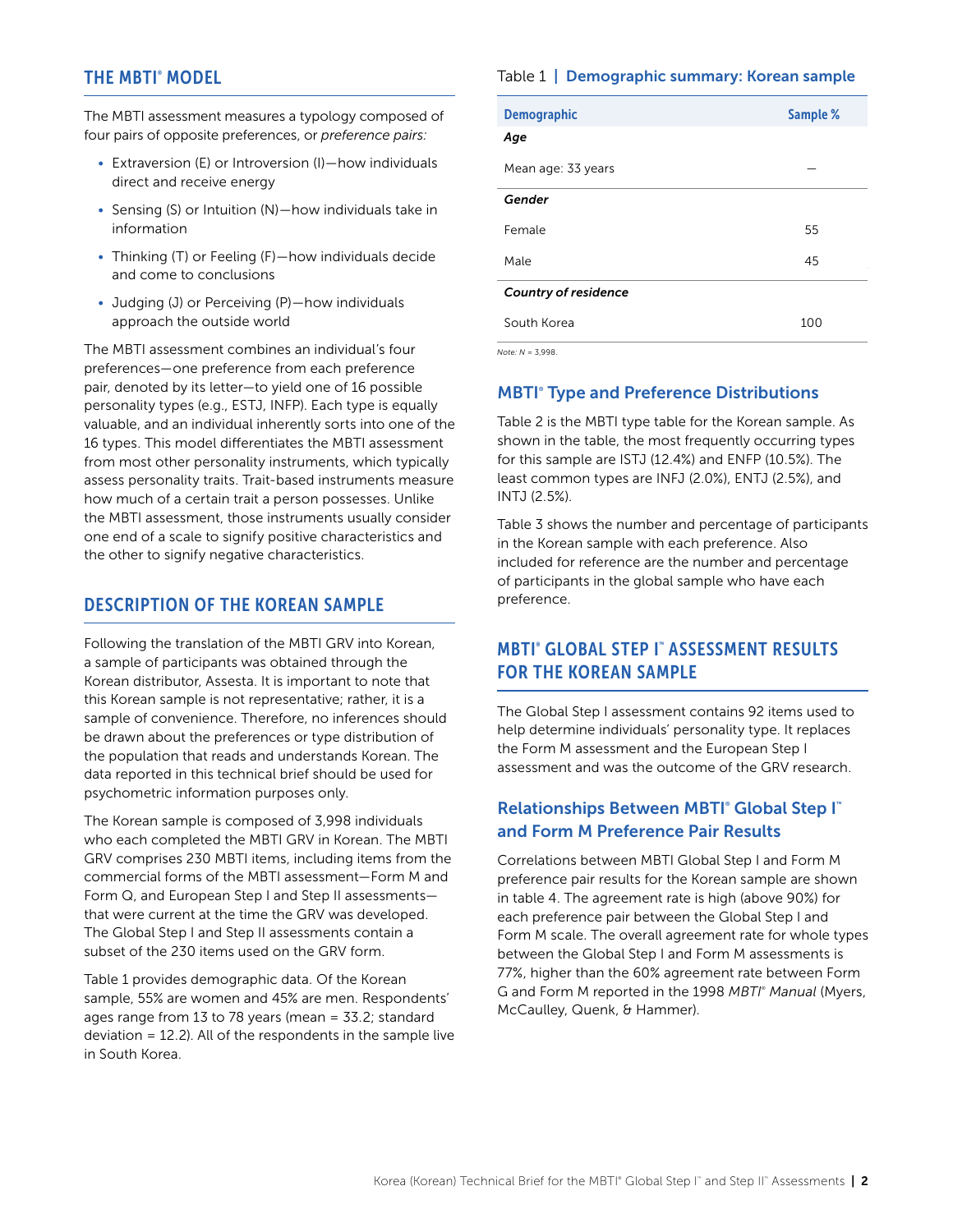#### Table 2 | Reported MBTI® type distribution: Korean sample

|                                   | <b>Sensing</b>                   |                                   | <b>Intuition</b>                 |                 |              |
|-----------------------------------|----------------------------------|-----------------------------------|----------------------------------|-----------------|--------------|
| <b>Thinking</b>                   |                                  | <b>Feeling</b>                    | <b>Thinking</b>                  |                 |              |
| <b>ISTJ</b><br>$n = 497$<br>12.4% | <b>ISFJ</b><br>$n = 243$<br>6.1% | <b>INFJ</b><br>$n=80$<br>2.0%     | <b>INTJ</b><br>$n = 101$<br>2.5% | <b>Judging</b>  |              |
| <b>ISTP</b><br>$n = 295$<br>7.4%  | <b>ISFP</b><br>$n = 357$<br>8.9% | <b>INFP</b><br>$n = 312$<br>7.8%  | <b>INTP</b><br>$n = 163$<br>4.1% |                 | Introversion |
| <b>ESTP</b><br>$n = 224$<br>5.6%  | <b>ESFP</b><br>$n = 351$<br>8.8% | <b>ENFP</b><br>$n = 418$<br>10.5% | <b>ENTP</b><br>$n = 134$<br>3.4% | Perceiving      |              |
| <b>ESTJ</b><br>$n = 358$<br>9.0%  | <b>ESFJ</b><br>$n = 262$<br>6.6% | <b>ENFJ</b><br>$n = 104$<br>2.6%  | <b>ENTJ</b><br>$n = 99$<br>2.5%  | <b>Duripput</b> | Extraversion |

*Note: N* = 3,998. Percentages may not total 100% due to the rounding of decimals.

#### Table 3 | Reported MBTI<sup>®</sup> preference distributions: Korean and global samples

|                         | <b>Korean</b><br>sample |      | Global<br>sample |      |
|-------------------------|-------------------------|------|------------------|------|
| <b>Preference</b>       | $\mathsf{n}$            | ℅    | $\mathbf n$      | ℅    |
| <b>Extraversion (E)</b> | 1.950                   | 48.8 | 7.251            | 43.2 |
| Introversion (I)        | 2.048                   | 51.2 | 9.522            | 56.8 |
| Sensing (S)             | 2.587                   | 64.7 | 11,321           | 67.5 |
| Intuition (N)           | 1.411                   | 35.3 | 5.452            | 32.5 |
| Thinking (T)            | 1.871                   | 46.8 | 9.128            | 54.4 |
| Feeling (F)             | 2,127                   | 53.2 | 7.645            | 45.6 |
| Judging (J)             | 1.744                   | 43.6 | 8.021            | 47.8 |
| Perceiving (P)          | 2,254                   | 56.4 | 8,752            | 52.2 |

### Table 4 | Relationships between MBTI Global Step I™ and Form M preference pair results: Korean sample

|                        | <b>Global Step I<sup>*</sup> and Form M</b><br>preference pair results |                                 |  |
|------------------------|------------------------------------------------------------------------|---------------------------------|--|
| <b>Preference pair</b> | <b>Correlation between</b><br>continuous scores                        | <b>Agreement</b><br>rate $(\%)$ |  |
| $E-1$                  | -97                                                                    | 93                              |  |
| $S-N$                  | .96                                                                    | 91                              |  |
| $T-F$                  | .98                                                                    | 95                              |  |
| J-P                    | -97                                                                    | 94                              |  |
|                        | Overall agreement rate for whole types                                 |                                 |  |

*Note: N* = 3,998.

*Note:* Korean sample, *N* = 3,998; global sample, *N* = 16,773.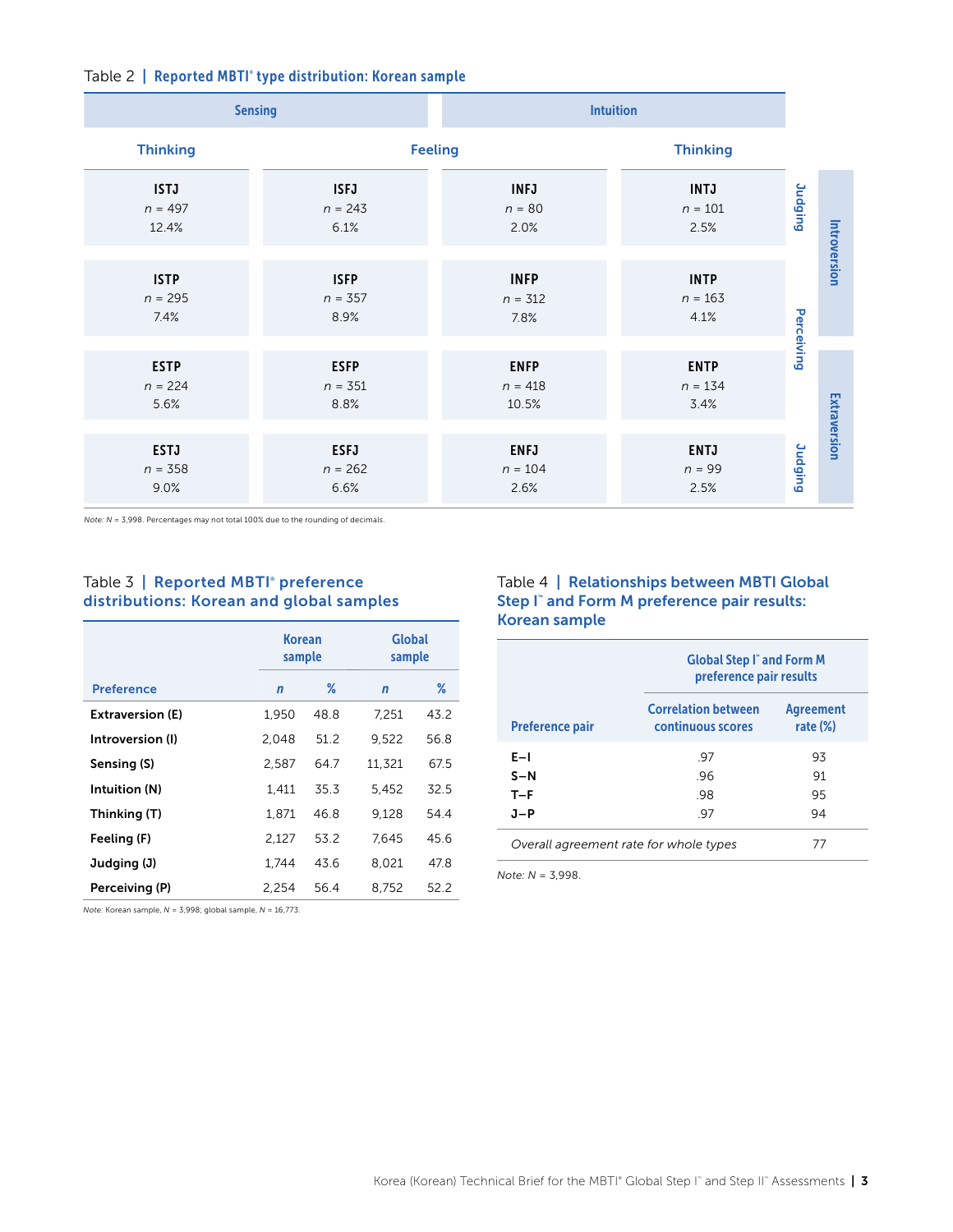## <span id="page-4-0"></span>Global Step I™ Preference Pair Intercorrelations

Intercorrelations of Global Step I preference pair continuous scores in the Korean sample are shown in table 5 below the diagonal. The highest correlation is between the S–N and J–P preference pairs. The next highest is between T–F and J–P. These correlations are similar to those found for the global sample, shown in table 5 above the diagonal, except that in the global sample, the second highest correlation is between S–N and T–F. The Korean sample findings are likewise consistent with those reported for Form M in the 1998 *MBTI*® *Manual* (Myers et al.).

### **Reliability of Global Step I™ Results**

*Reliability* refers to consistency of measurement. A measure is said to be reliable when it produces a consistent, though not necessarily identical, result. Internal consistency reliability measures the consistency of responses across items in a particular measure for a particular sample. The most commonly used estimator of internal consistency reliability is Cronbach's alpha (Cronbach, 1951). The internal consistency reliabilities for the Korean sample and the global sample are reported in table 6. The reliabilities of the four preference pairs are excellent for the Korean sample and are very similar to those reported in the *MBTI® Manual for the Global Step I*<sup>™</sup> *and Step II™ Assessments* (Myers et al., 2018).

## Validity of Global Step I™ Results: Factor Analysis

An instrument is said to be valid when it measures what it has been designed to measure (Ghiselli, Campbell, & Zedeck 1981; Murphy & Davidshofer, 2005). In several studies, confirmatory factor analyses of the MBTI assessment have been conducted to assess the validity of the factors of the MBTI assessment. They have indicated that a four-factor model, such as the one theorized and developed by Myers, is the most appropriate and offers the best fit (Harvey, Murry, & Stamoulis, 1995; Johnson & Saunders, 1990). A principal components exploratory factor analysis with varimax rotation was conducted using the item responses from the Korean sample. The results are presented in table 7. The shaded cells indicate that factor 1 is E–I, factor 2 is T–F, factor 3 is J–P, and factor 4 is S–N. The first factor is the one that accounts for the most variance in this sample. The four-factor structure produced by this analysis shows that the MBTI Global Step I items translated into Korean are measuring their intended constructs, the four preference pairs.

#### Table 5 | Intercorrelations of Global Step I<sup>™</sup> preference pair continuous scores: Korean and global samples

| <b>Preference pair</b> | E-I    | $S-N$  | $T-F$                    | $J-P$  |
|------------------------|--------|--------|--------------------------|--------|
| $E-1$                  |        | $-.20$ | $-15$                    | $-.15$ |
| $S-N$                  | $-.12$ |        | -27                      | .48    |
| $T-F$                  | $-.11$ | .25    | $\overline{\phantom{0}}$ | .23    |
| $J-P$                  | $-07$  | -41    | .34                      |        |

*Note:* Correlations for the Korean sample (*N* = 3,998) are below the diagonal; those for the global sample ( $N = 16,773$ ) are above the diagonal.

#### Table 6 | Internal consistency reliabilities of Global Step I™ preference pairs: Korean and global samples

|                  |                 |            | Cronbach's alpha        |            |            |
|------------------|-----------------|------------|-------------------------|------------|------------|
| <b>Sample</b>    | N               |            | $E-I$ $S-N$ $T-F$ $J-P$ |            |            |
| Korean<br>Global | 3.998<br>16.773 | .90<br>-89 | .86<br>87               | .89<br>-89 | .89<br>.88 |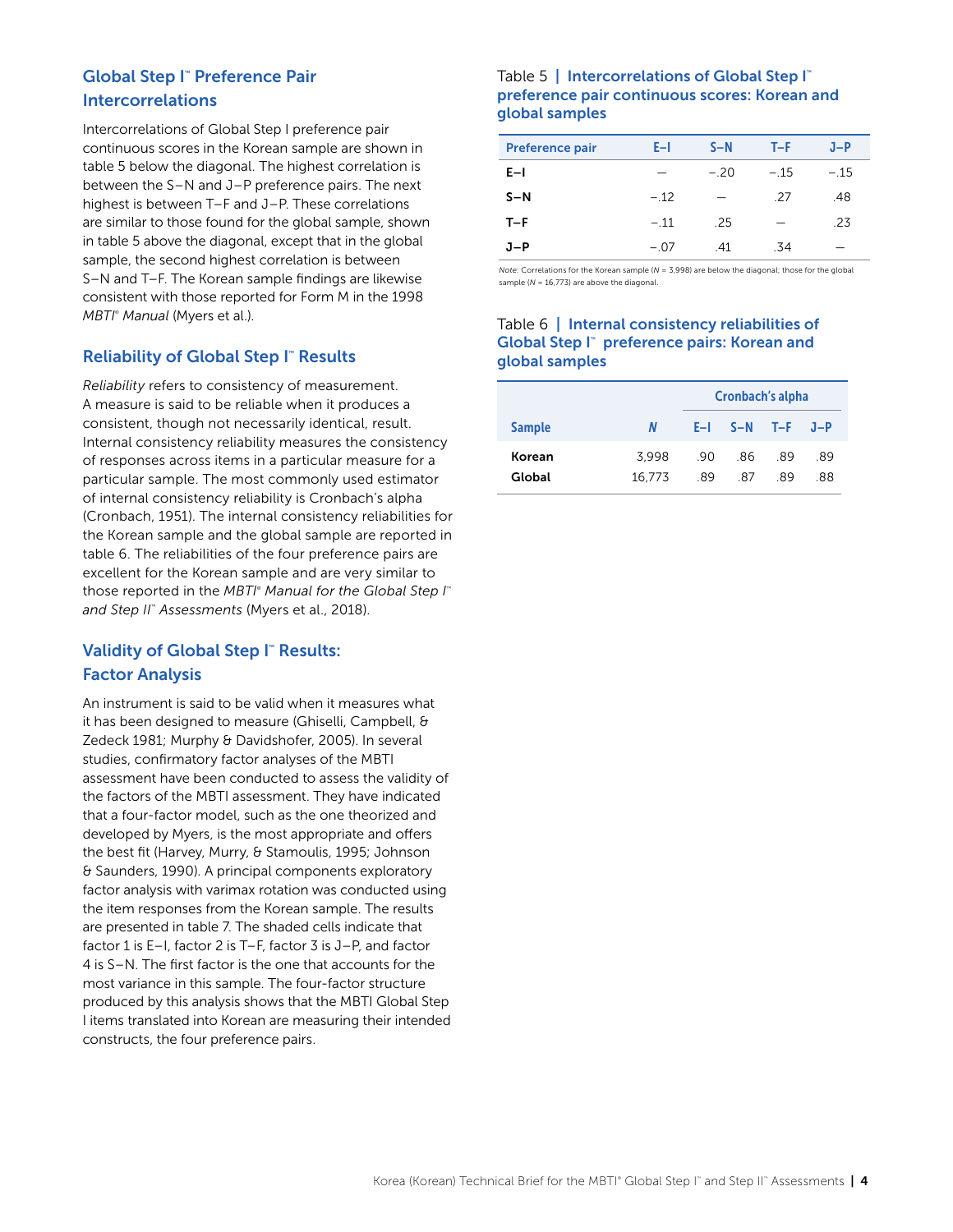|  | Table 7   Factor analysis rotated component matrix for the Korean sample |  |  |  |  |  |  |
|--|--------------------------------------------------------------------------|--|--|--|--|--|--|
|--|--------------------------------------------------------------------------|--|--|--|--|--|--|

| Item code       | <b>Factor 1</b><br>$E-1$ | <b>Factor 2</b><br>$T-F$ | <b>Factor 3</b><br>$J-P$ | <b>Factor 4</b><br>$S-N$ | Item code       | <b>Factor 1</b><br>$E-1$ | <b>Factor 2</b><br>$T-F$ | <b>Factor 3</b><br>$J-P$ | <b>Factor 4</b><br>$S-N$ |
|-----------------|--------------------------|--------------------------|--------------------------|--------------------------|-----------------|--------------------------|--------------------------|--------------------------|--------------------------|
| <b>EI1</b>      | .69                      | .00                      | $-.01$                   | $-.03$                   | TF1             | $-.15$                   | .38                      | .18                      | .08                      |
| EI2             | .51                      | $-.11$                   | .03                      | .07                      | TF <sub>2</sub> | $-.11$                   | .47                      | .20                      | .06                      |
| EI3             | .47                      | $-.11$                   | $-.07$                   | $-.08$                   | TF3             | $-.02$                   | .46                      | .00                      | .22                      |
| E14             | .54                      | .07                      | $-.04$                   | $-.11$                   | TF4             | $-.03$                   | .61                      | .14                      | $-.04$                   |
| EI5             | .64                      | $-.02$                   | $.01\,$                  | $-.04$                   | TF5             | $-.13$                   | .62                      | .19                      | .07                      |
| EI6             | .50                      | $-.07$                   | $-.06$                   | $-.02$                   | TF6             | .11                      | .51                      | $-.02$                   | $-.03$                   |
| EI7             | .53                      | $-.08$                   | $-.18$                   | $-.11$                   | TF7             | $-.03$                   | .50                      | .00.                     | $-.01$                   |
| EI8             | .48                      | .22                      | $.10$                    | $-.19$                   | TF8             | $-.08$                   | .47                      | .12                      | .09                      |
| EI9             | .60                      | $-.10$                   | $-.01$                   | .08                      | TF9             | $-.06$                   | .67                      | $.17\,$                  | .09                      |
| E110            | .55                      | .04                      | .02                      | $-.09$                   | <b>TF10</b>     | $-.05$                   | .65                      | .00                      | $-.10$                   |
| EI11            | .26                      | $.01$                    | .27                      | .06                      | <b>TF11</b>     | .03                      | .60                      | .09                      | $-.05$                   |
| EI12            | .58                      | $-.05$                   | $-.04$                   | $-.02$                   | <b>TF12</b>     | $-.30$                   | .20                      | .13                      | .36                      |
| EI13            | .65                      | $-.13$                   | .02                      | .06                      | <b>TF13</b>     | $-.08$                   | .63                      | .13                      | .06                      |
| EI14            | .52                      | $-.08$                   | .02                      | .08                      | <b>TF14</b>     | $-.01$                   | .40                      | .08                      | $-.02$                   |
| EI15            | .62                      | .06                      | $-.01$                   | $-.05$                   | <b>TF15</b>     | $-.04$                   | .37                      | $-.03$                   | $.00$                    |
| E116            | .24                      | .10                      | .25                      | $-.16$                   | <b>TF16</b>     | .00                      | .54                      | .17                      | .31                      |
| EI17            | .48                      | $-.01$                   | $-.06$                   | $-.01$                   | <b>TF17</b>     | $-.05$                   | .59                      | .03                      | $.00$                    |
| EI18            | .53                      | .01                      | $-.01$                   | $-.05$                   | <b>TF18</b>     | $-.07$                   | .66                      | .08                      | .09                      |
| EI19            | .66                      | .03                      | $.00$                    | $-.10$                   | <b>TF19</b>     | $-.01$                   | .52                      | .07                      | .09                      |
| <b>EI20</b>     | $.51\,$                  | $-.08$                   | $-.03$                   | .07                      | <b>TF20</b>     | $-.01$                   | .57                      | .07                      | .03                      |
| EI21            | .69                      | $-.08$                   | .02                      | .06                      | <b>TF21</b>     | $-.03$                   | .67                      | .16                      | .05                      |
| <b>EI22</b>     | .61                      | $-.05$                   | $-.08$                   | $-.02$                   | <b>TF22</b>     | .11                      | .56                      | $-.02$                   | $-.02$                   |
| <b>EI23</b>     | .58<br>.70               | .02<br>$-.03$            | .03                      | $.01\,$<br>$-.09$        | <b>TF23</b>     | .03                      | .57                      | .07                      | $-.10$                   |
| EI24            |                          |                          | $-.05$                   |                          | JP1             | $-.04$                   | .03                      | .51                      | .29                      |
| SN <sub>1</sub> | $-.05$                   | .08                      | .18                      | .37                      | JP2             | $-.02$                   | .23                      | .37                      | .20                      |
| SN <sub>2</sub> | .14                      | $-.09$                   | $-.06$                   | .22                      | JP3             | $-.10$                   | .00                      | .46                      | .04                      |
| SN <sub>3</sub> | .03                      | .12                      | .12                      | .61                      | JP4             | $-.08$                   | .11                      | .67                      | $-.01$                   |
| SN4             | $-.11$                   | $-.18$                   | .02                      | .41                      | JP5             | $-.01$                   | .10                      | .60                      | .07                      |
| SN <sub>5</sub> | .03                      | .14                      | .13                      | .52                      | JP6             | .04                      | .00                      | .55                      | $.11$                    |
| SN <sub>6</sub> | .07                      | .21                      | .29                      | .50                      | JP7             | $-.18$                   | .10                      | .52                      | .15                      |
| SN7             | .08                      | .16                      | .20                      | .55                      | JP8             | .16                      | .02                      | .33                      | .01                      |
| SN <sub>8</sub> | $-.07$                   | $-.08$                   | .04                      | .53                      | JP9             | .12                      | .02                      | .31                      | .19                      |
| SN <sub>9</sub> | $-.07$                   | .13                      | .09                      | .47                      | <b>JP10</b>     | $.00$                    | .12                      | .65                      | .15                      |
| <b>SN10</b>     | .04                      | .05                      | $.00\,$                  | .29                      | <b>JP11</b>     | $-.11$                   | $-.01$                   | .57                      | $.10\,$                  |
| <b>SN11</b>     | .07                      | $-.08$                   | $-.01$                   | .23                      | JP12            | $-.04$                   | .05                      | .54                      | $.10$                    |
| <b>SN12</b>     | $.00\,$                  | .06                      | .12                      | .47                      | JP13            | $.01\,$                  | .05                      | .66                      | .02                      |
| <b>SN13</b>     | $-.09$                   | $-.11$                   | $-.14$                   | .40                      | JP14            | $-.23$                   | .22                      | .41                      | .21                      |
| <b>SN14</b>     | $-.05$                   | .08                      | .15                      | .69                      | <b>JP15</b>     | $-.01$                   | .20                      | .42                      | .05                      |
| <b>SN15</b>     | $-.11$                   | .05                      | .08                      | .71                      | JP16            | $-.03$                   | $.17$                    | .62                      | .02                      |
| <b>SN16</b>     | $-.22$                   | .33                      | .18                      | .30                      | <b>JP17</b>     | $.00\,$                  | .05                      | .68                      | .08                      |
| <b>SN17</b>     | $-.15$                   | $-.05$                   | .10                      | .56                      | JP18            | $-.07$                   | .22                      | .63                      | $.18$                    |
| <b>SN18</b>     | $-.12$                   | $-.07$                   | .15                      | .61                      | JP19            | $-.07$                   | .11                      | .66                      | .07                      |
| <b>SN19</b>     | .16                      | $-.07$                   | .00                      | .33                      | <b>JP20</b>     | .03                      | .09                      | .57                      | $-.04$                   |
| <b>SN20</b>     | .04                      | .17                      | .20                      | .61                      | <b>JP21</b>     | $-.01$                   | $.11\,$                  | .43                      | .22                      |
| <b>SN21</b>     | $-.24$                   | $-.02$                   | $.11\,$                  | .35                      |                 |                          |                          |                          |                          |
| <b>SN22</b>     | $-.12$                   | .06                      | .06                      | .67                      |                 |                          |                          |                          |                          |
| <b>SN23</b>     | $-.08$                   | $.18\,$                  | $.18\,$                  | .45                      |                 |                          |                          |                          |                          |
| <b>SN24</b>     | $-.10$                   | .09                      | .37                      | .34                      |                 |                          |                          |                          |                          |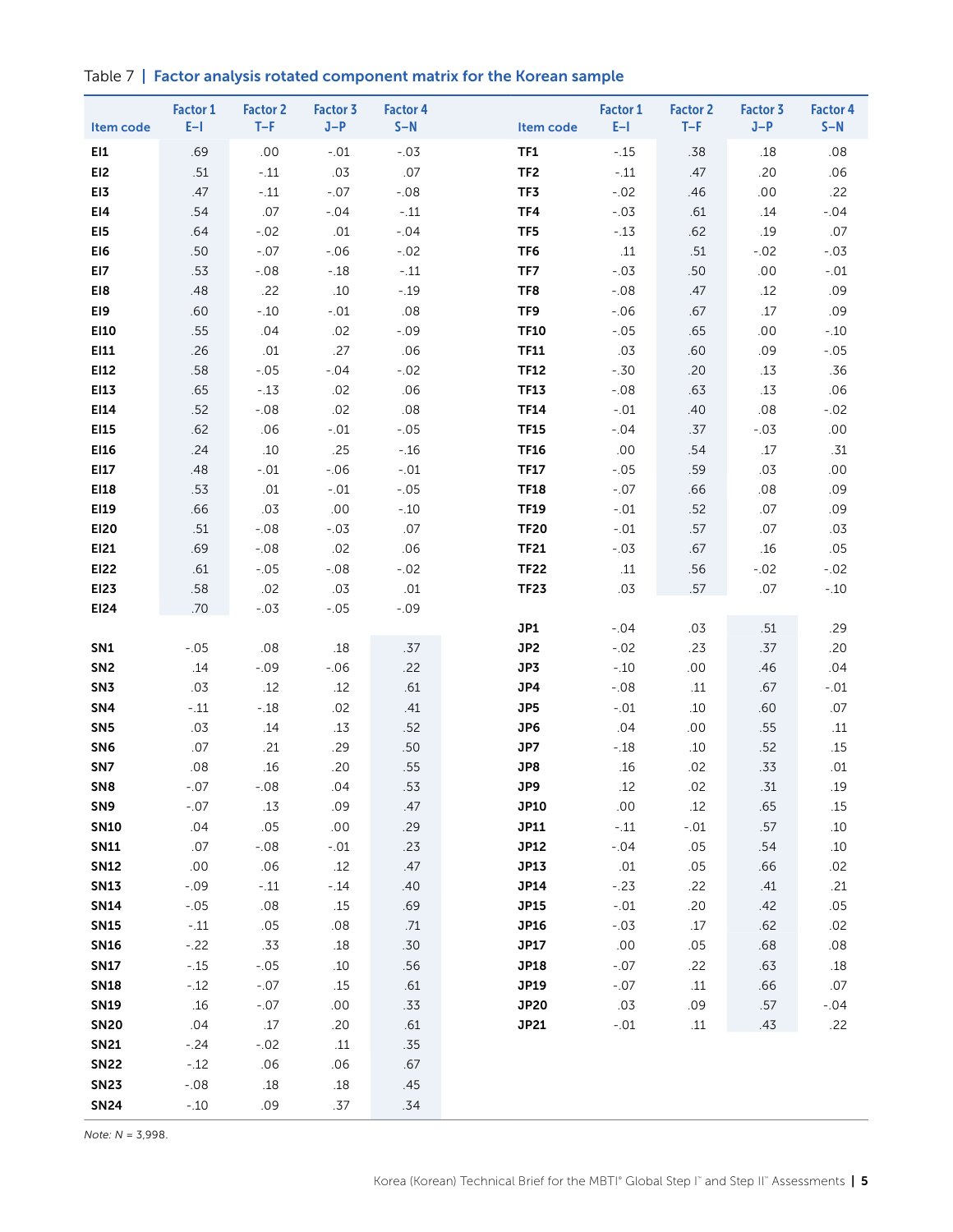## <span id="page-6-0"></span>MBTI® GLOBAL STEP II™ ASSESSMENT RESULTS FOR THE KOREAN SAMPLE

The Global Step II assessment includes the 92 items that make up the Global Step I assessment (measuring the four preference pairs, E–I, S–N, T–F, and J–P) plus another 51 items that are used only to measure the Step II facets. For each of the four preference pairs there are five facets (see table 8), yielding a total of 20 facets. These facets help describe some of the ways in which each preference can be expressed differently and thus create a richer and more detailed description of an individual's personality. The remaining analyses in this brief focus on the evaluation of the Step II facets.

## **Relationships Between MBTI<sup>®</sup> Global Step II<sup>™</sup>** and Form Q Facet Results

The Global Step II assessment replaces the Form Q assessment and the European Step II assessment. Table 8 presents the relationships between MBTI Global Step II and Form Q facet results for the Korean sample. All of the correlations are quite high, except for the moderate correlation on the Questioning–Accommodating scale.

#### Global Step II™ Facet Intercorrelations

Intercorrelations of Global Step II facets are presented in table 9. Facets within each preference pair correlate more highly with other facets of the same preference pair than with facets of different preference pairs.

#### **Reliability of Global Step II™ Results**

Internal consistency reliabilities for each facet are reported in table 10 for the Korean sample and the global sample. The Korean sample alphas range from .63 (Practical–Conceptual) to .82 (Initiating–Receiving; Logical–Empathetic). Overall, this sample's alphas are very similar to those of the global sample. Internal consistency reliabilities of the Global Step II facet scales are somewhat higher than the internal consistency reliabilities of the Form Q facet scales for the Korean sample (Schaubhut & Thompson, 2011).

#### Table 8 | Relationships between Global Step II™ and Form Q facet results: Korean sample

|                                  | <b>Correlation between</b><br><b>Global Step II</b> *<br>and Form Q<br>facet results |
|----------------------------------|--------------------------------------------------------------------------------------|
| <b>Global Step II" facet</b>     |                                                                                      |
| E-I facets                       |                                                                                      |
| Initiating-Receiving             | .97                                                                                  |
| Expressive-Contained             | .98                                                                                  |
| Gregarious-Intimate              | .98                                                                                  |
| Active-Reflective                | .86                                                                                  |
| Enthusiastic-Quiet               | .99                                                                                  |
| S-N facets                       |                                                                                      |
| Concrete-Abstract                | .96                                                                                  |
| Realistic-Imaginative            | .99                                                                                  |
| Practical-Conceptual             | .84                                                                                  |
| Experiential-Theoretical         | .94                                                                                  |
| Traditional-Original             | .97                                                                                  |
| T-F facets                       |                                                                                      |
| Logical-Empathetic               | .95                                                                                  |
| Reasonable-Compassionate         | .94                                                                                  |
| Questioning-Accommodating        | .56                                                                                  |
| Critical-Accepting               | 84                                                                                   |
| Tough-Tender                     | .97                                                                                  |
| J-P facets                       |                                                                                      |
| Systematic-Casual                | .96                                                                                  |
| Planful–Open-Ended               | .97                                                                                  |
| Early Starting–Pressure-Prompted | .94                                                                                  |
| Scheduled-Spontaneous            | .95                                                                                  |
| Methodical-Emergent              | .96                                                                                  |
|                                  |                                                                                      |

*Note: N* = 3,998.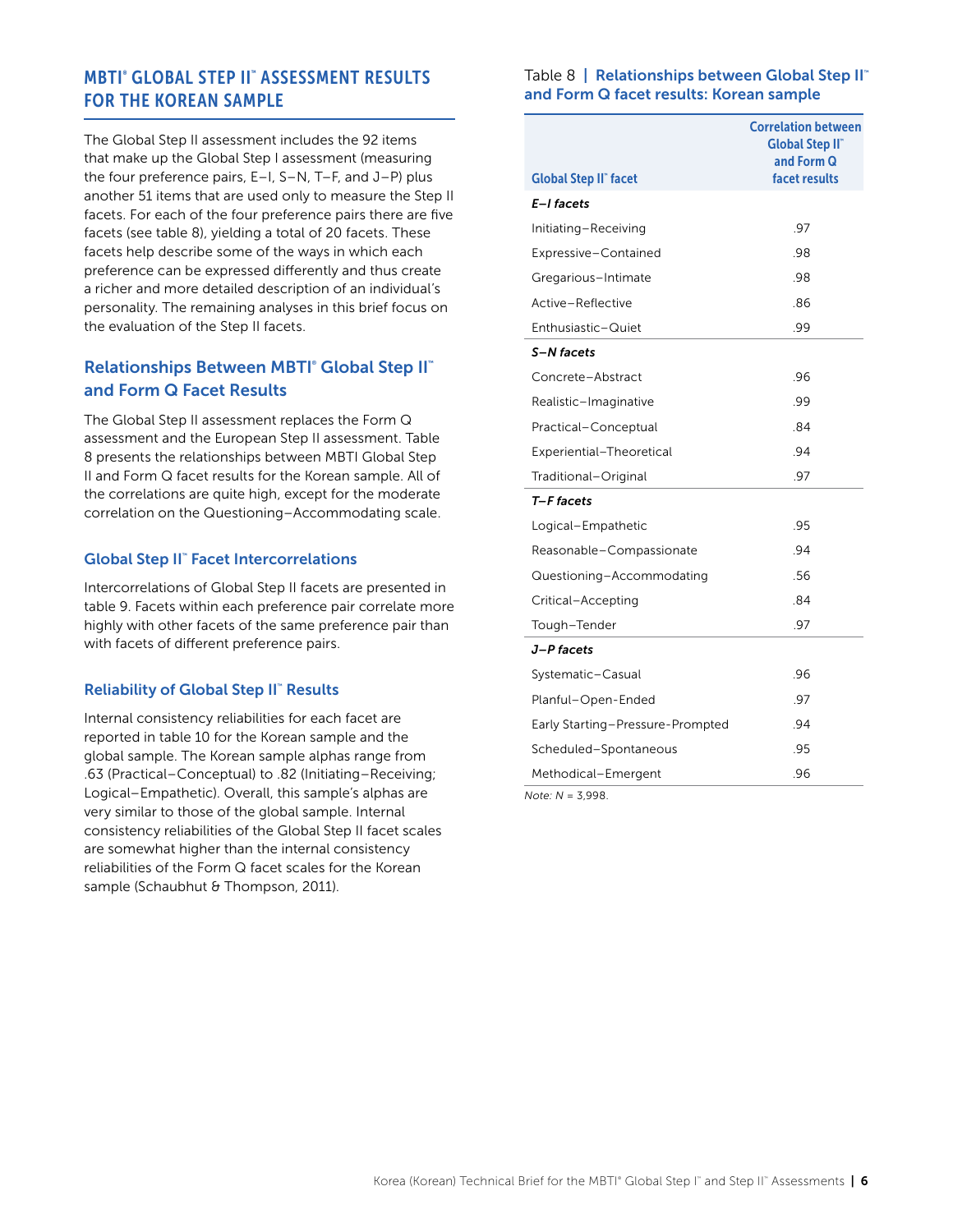| Table 9   Intercorrelations of Global Step II" facets: Korean sample |                 |                         |                |            |                |                 |                 |            |              |                |                 |                 |                |                          |                |                 |                 |                          |                   |     |
|----------------------------------------------------------------------|-----------------|-------------------------|----------------|------------|----------------|-----------------|-----------------|------------|--------------|----------------|-----------------|-----------------|----------------|--------------------------|----------------|-----------------|-----------------|--------------------------|-------------------|-----|
| <b>Global Step II" facet</b>                                         | H               | $\overline{\mathbf{v}}$ | m              |            | μή             | ق               | K               | œ          | ഩ഻           | $\overline{a}$ | ╡               | <u>s</u>        | 15             | 4.                       | 15.            | $\overline{16}$ | 17.             | $\overline{a}$           | $\overline{19}$ . | 20. |
| E-I facets                                                           |                 |                         |                |            |                |                 |                 |            |              |                |                 |                 |                |                          |                |                 |                 |                          |                   |     |
| 1. Initiating-Receiving                                              |                 |                         |                |            |                |                 |                 |            |              |                |                 |                 |                |                          |                |                 |                 |                          |                   |     |
| Expressive-Contained<br>$\overline{a}$                               | 63              |                         |                |            |                |                 |                 |            |              |                |                 |                 |                |                          |                |                 |                 |                          |                   |     |
| 3. Gregarious-Intimate                                               | $\overline{z}$  | 57                      | I              |            |                |                 |                 |            |              |                |                 |                 |                |                          |                |                 |                 |                          |                   |     |
| 4. Active-Reflective                                                 | .73             | O9.                     | .63            |            |                |                 |                 |            |              |                |                 |                 |                |                          |                |                 |                 |                          |                   |     |
| Enthusiastic-Quiet<br>r.                                             | .68             | 59                      | $\overline{6}$ | 70         |                |                 |                 |            |              |                |                 |                 |                |                          |                |                 |                 |                          |                   |     |
| S-N facets                                                           |                 |                         |                |            |                |                 |                 |            |              |                |                 |                 |                |                          |                |                 |                 |                          |                   |     |
| 6. Concrete-Abstract                                                 | $-0.09$         | $-0.09$                 | $-11$          | $-.10$     | $-15$          | I               |                 |            |              |                |                 |                 |                |                          |                |                 |                 |                          |                   |     |
| 7. Realistic-Imaginative                                             | $-0.4$          | $-0$                    | $-0.06$        | $-0$       | $-12$          | $\overline{71}$ |                 |            |              |                |                 |                 |                |                          |                |                 |                 |                          |                   |     |
| Practical-Conceptual<br>$\infty$                                     | $-0$            | $-0$                    | $-06$          | $-0.5$     | $-11$          | 64              | .63             |            |              |                |                 |                 |                |                          |                |                 |                 |                          |                   |     |
| Experiential-Theoretical<br>o,                                       | $\overline{14}$ | 09                      | $\frac{15}{1}$ | $\ddot{5}$ | $-5$           | $\overline{4}$  | 58              | 58         | $\mathbf{I}$ |                |                 |                 |                |                          |                |                 |                 |                          |                   |     |
| 10. Traditional-Original                                             | $-18$           | $-14$                   | $-15$          | $-16$      | $-25$          | 63              | 56              | ପ୍         | 25           |                |                 |                 |                |                          |                |                 |                 |                          |                   |     |
| T-F facets                                                           |                 |                         |                |            |                |                 |                 |            |              |                |                 |                 |                |                          |                |                 |                 |                          |                   |     |
| 11. Logical-Empathetic                                               | $-10$           | $-19$                   | $-.18$         | $-15$      | $-19$          | $\ddot{=}$      | $\dot{4}$       | 22         | O.           | $\ddot{1}$     |                 |                 |                |                          |                |                 |                 |                          |                   |     |
| Reasonable-Compassionate<br>$\frac{2}{3}$                            | $-0.8$          | $-14$                   | $-17$          | $-08$      | $-0.9$         | 28              | $\overline{24}$ | 08         | $-0.1$       | S              | 77              |                 |                |                          |                |                 |                 |                          |                   |     |
| 13. Questioning-Accommodating                                        | $\overline{10}$ | 02                      | $-0.01$        | $\Xi$      | ä              | 05              | 06              | $-11$      | $-0.06$      | $-30$          | 52              | $\overline{6}$  | T              |                          |                |                 |                 |                          |                   |     |
| 14. Critical-Accepting                                               | $-14$           | $-14$                   | $-19$          | $-0.9$     | $-11$          | 24              | 20              | 08         | $-0.2$       | $-0.01$        | 62              | $\overline{C}$  | 75             | $\overline{\phantom{a}}$ |                |                 |                 |                          |                   |     |
| 15. Tough-Tender                                                     | $\overline{C}$  | $-0.5$                  | $-0.5$         | 02         | $\overline{5}$ | 23              | 18              | 06         | 02           | $-08$          | 52              | 64              | $\overline{z}$ | 71                       | $\mathbf{I}$   |                 |                 |                          |                   |     |
| J-P facets                                                           |                 |                         |                |            |                |                 |                 |            |              |                |                 |                 |                |                          |                |                 |                 |                          |                   |     |
| 16. Systematic-Casual                                                | 다<br>-          | $-17$                   | $-17$          | $-12$      | $-16$          | 52              | 44              | -32        | 15           | 41             | $\dot{4}$       | .58             | 20             | $\ddot{5}$               | 28             |                 |                 |                          |                   |     |
| 17. Planful-Open-Ended                                               | S.              | $-0.8$                  | $-0$           | $-0.5$     | $-0.4$         | .35             | 28              | $\ddot{c}$ | $\ddot{5}$   | 23             | $\overline{51}$ | 25              | $-15$          | $\overline{18}$          | Ċ,             | $\overline{C}$  | T               |                          |                   |     |
| 18. Early Starting-Pressure-Prompted                                 | $-0.5$          | $-0.9$                  | $-0.9$         | $-08$      | $-0.8$         | 50              | 24              | $\ddot{5}$ | $\exists$    | $\ddot{5}$     | $\overline{24}$ | $\overline{18}$ | O.             | $\overline{c}$           | 늭              | 57              | 66              | $\overline{\phantom{a}}$ |                   |     |
| 19. Scheduled-Spontaneous                                            | $-0.4$          | $-11$                   | $-10$          | $-08$      | $-10$          | 46              | 59              | $\ddot{5}$ | 15           | $rac{1}{4}$    | .35             | 26              | 09             | Ċ.                       | $\overline{5}$ | $\overline{8}$  | 77              | 64                       |                   |     |
| 20. Methodical-Emergent                                              | $-0.5$          | $-10$                   | $-10$          | $-06$      | $-08$          | .25             | 20              | Ë          | 05           | $\overline{5}$ | 28              | $\overline{24}$ | $\overline{5}$ | Ë.                       | $\overline{4}$ | 65              | $\overline{71}$ | O9                       | P.                |     |
| Note: $N = 3,998$ .                                                  |                 |                         |                |            |                |                 |                 |            |              |                |                 |                 |                |                          |                |                 |                 |                          |                   |     |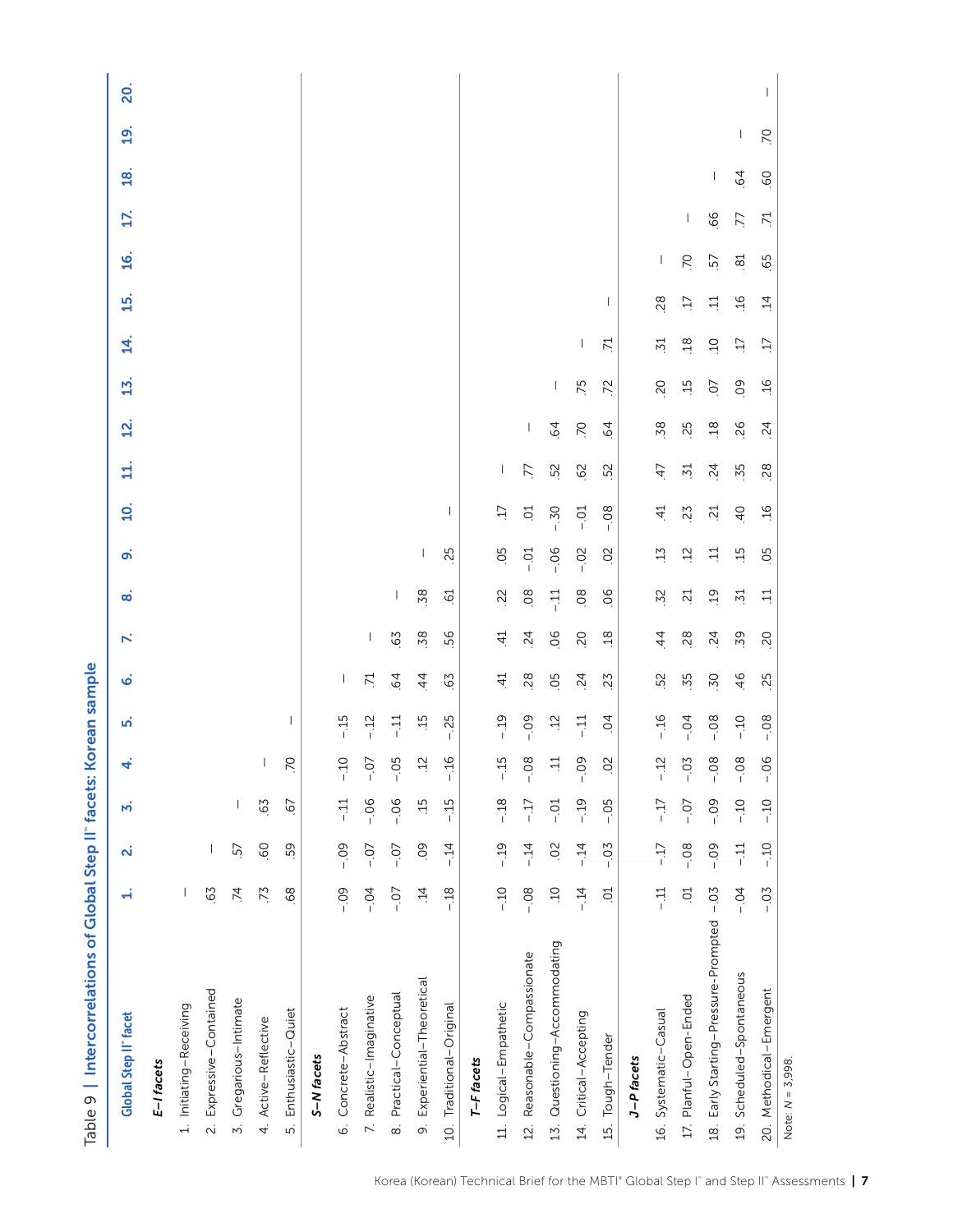#### <span id="page-8-0"></span>Table 10 | Internal consistency reliabilities of Global Step II™ facets: Korean and global samples

|                                  |                         | <b>Cronbach's alpha</b> |
|----------------------------------|-------------------------|-------------------------|
| <b>Global Step II" facet</b>     | <b>Korean</b><br>sample | Global<br>sample        |
| E-I facets                       |                         |                         |
| Initiating-Receiving             | .82                     | .82                     |
| Expressive-Contained             | .76                     | .73                     |
| Gregarious-Intimate              | .77                     | .62                     |
| Active-Reflective                | .71                     | .64                     |
| Enthusiastic-Quiet               | .74                     | .69                     |
| S-N facets                       |                         |                         |
| Concrete-Abstract                | .75                     | .74                     |
| Realistic-Imaginative            | .72                     | .72                     |
| Practical-Conceptual             | .63                     | .66                     |
| Experiential-Theoretical         | .67                     | .68                     |
| Traditional-Original             | .79                     | .72                     |
| T-F facets                       |                         |                         |
| Logical-Empathetic               | .82                     | .80                     |
| Reasonable-Compassionate         | .76                     | .76                     |
| Questioning-Accommodating        | .73                     | .62                     |
| Critical-Accepting               | .64                     | .59                     |
| Tough-Tender                     | .80                     | .73                     |
| J-P facets                       |                         |                         |
| Systematic-Casual                | .79                     | .76                     |
| Planful-Open-Ended               | .79                     | .79                     |
| Early Starting-Pressure-Prompted | .76                     | .65                     |
| Scheduled-Spontaneous            | .82                     | .80                     |
| Methodical-Emergent              | .66                     | .64                     |

*Note:* Korean sample, *N* = 3,998; global sample, *N* = 16,773.

#### Validity of Global Step II™ Results

Reported here as evidence of the validity of the Korean translation of the MBTI Global Step II assessment are the percentage of out-of-preference facet scores for each preference pair, as well as correlations between preference pairs and facets.

The five facets within each preference pair do not represent the entire conceptual domain of the preference pair. Further, it is not uncommon for individuals to have a facet score on the side opposite that of their preference in a given preference pair. For example, an Extravert may score toward the Intimate pole of the Gregarious–Intimate facet. This apparent inconsistency is referred to as an out-of-preference score and defined as a facet score from –2 to –5 when a respondent has a preference for I, N, F, or P; or from 2 to 5 when a respondent has a preference for E, S, T, or J. While it is not unusual to have a number of outof-preference scores, it is relatively rare to have three or more facet scores out-of-preference for any one preference pair. The percentage in the Korean sample of out-of-preference facet scores for each preference pair is shown in table 11.

Correlations between facets and preference pairs are presented in table 12. The correlation between each facet and its corresponding preference pair is significantly higher than those between the facet and the other three preference pairs. This is "compelling evidence for the theoretical hierarchical structure of the Step II facets in relation to the Step I scales" (Quenk, Hammer, & Majors, 2001, p. 104). The Korean sample correlations are comparable to those reported in the *MBTI® Step II™ Manual* (Quenk et al., 2001) and *MBTI® Step II™ Manual, European Edition*  (Quenk, Hammer, & Majors, 2004). For the Global Step II assessment in Korean, the lowest correlation between a facet and its corresponding preference pair is between Experiential–Theoretical and S–N.

#### Table 11 | Percentage of reported out-ofpreference Global Step II™ facet scores: Korean sample

|                           |    |    | Number of out-of-preference facet scores (%) |              |        |          |  |
|---------------------------|----|----|----------------------------------------------|--------------|--------|----------|--|
| <b>Preference</b><br>pair | 0  |    | 2                                            | 3            | 4      | 5        |  |
| $E-1$                     | 71 | 23 | 5                                            | 1            | $<$ 1  | $\Omega$ |  |
| $S-N$                     | 67 | 28 | 5                                            | $<$ 1        | 0      | ∩        |  |
| $T-F$                     | 77 | 17 | 5                                            | $\mathbf{1}$ | $<$ 1  | 0        |  |
| J-P                       | 70 | 23 | 6                                            | 1            | ${<}1$ |          |  |

*Note: N* = 3,998. Percentages may not total 100% due to the rounding of decimals.